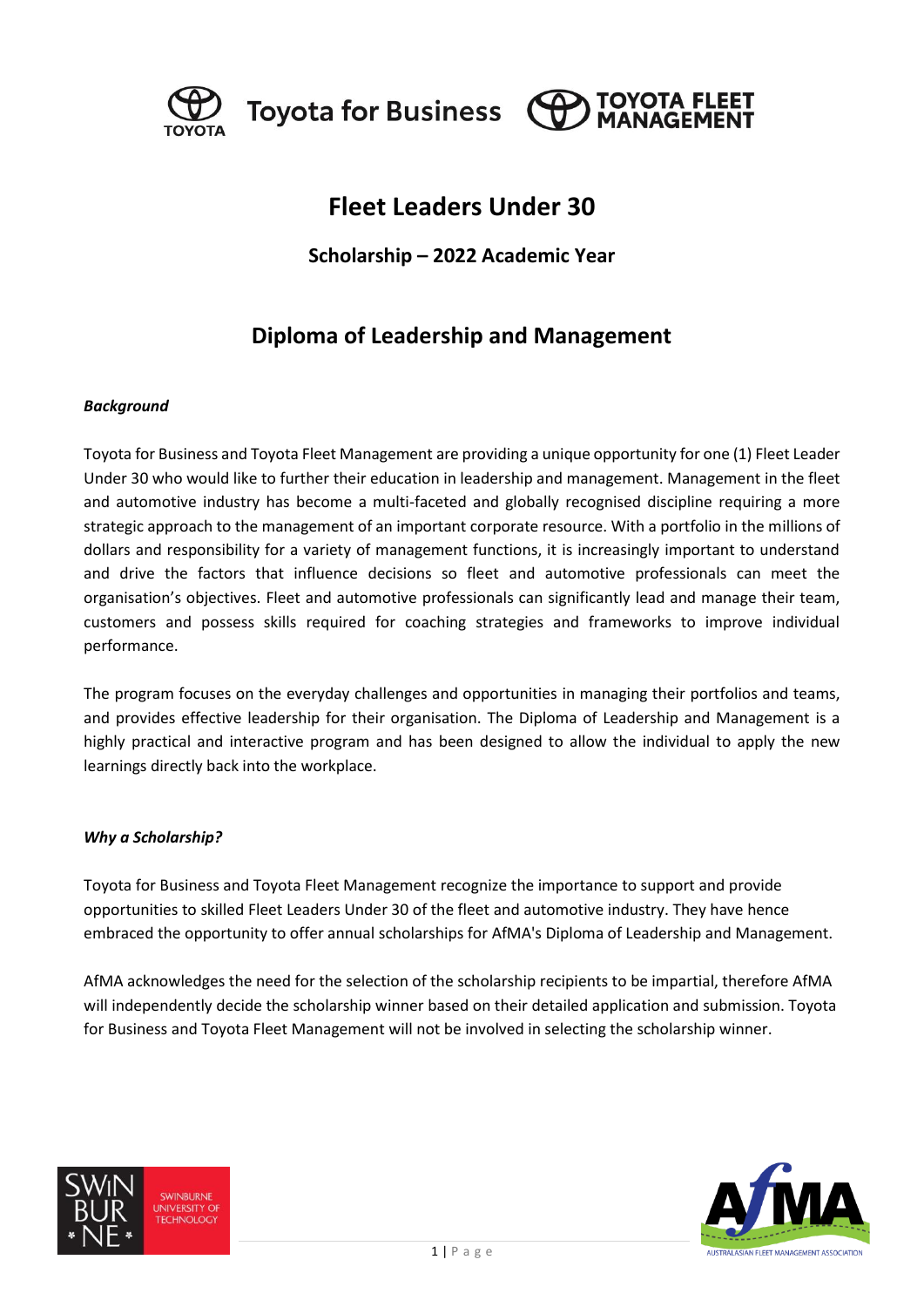

Toyota for Business (O



# **Fleet Leaders Under 30**

### **Scholarship – 2022 Academic Year**

## **Diploma of Leadership and Management Terms & Conditions**

#### **1. ELIGIBILITY**

- 1.1. Scholarships are only available to AfMA Corporate Member Organisations and their employees.
- 1.2. All Supplier Members and Fleet Leasing and/or Management Organisations, either government or private sector are excluded.
- 1.3. Applications must be made using this form available on the AfMA website or contacting the AfMA office on 03 9866 6056 o[r info@afma.org.au](mailto:info@afma.org.au) and submitted by COB Wednesday 15th December 2021.

#### **2. SCHOLARSHIP**

- 2.1. Each scholarship will cover 70% of the Diploma of Leadership and Management program cost per member.
- 2.2. Only one individual from an A*f*MA Corporate Member Organisation may receive the scholarship per academic year.
- 2.3. A maximum of one (1) scholarship will be awarded for the 2022 academic year.
- 2.4. Provision of the scholarship to successful applicant(s) is subject to:
	- 2.4.1.Successful completion of the Diploma of Leadership and Management.
	- 2.4.2.Applicants must be enrolled in the Diploma of Leadership and Management and commence study in 2022.
	- 2.4.3.Applicants must notify the A*f*MA office in writing upon completion of the Diploma of Leadership and Management program and provide written evidence of their final results.
- 2.5. Payment of the Scholarship will be made by electronic transfer into the applicant's nominated account within 30 days of receipt of the above documentation.

#### **3. NOTIFICATION**

- 3.1. Applicants will be notified of A*f*MA's decision within 4 weeks of submitting their application.
- 3.2. A*f*MA's decision is final and no discussion or correspondence will be entered into regarding the process and/or decision.